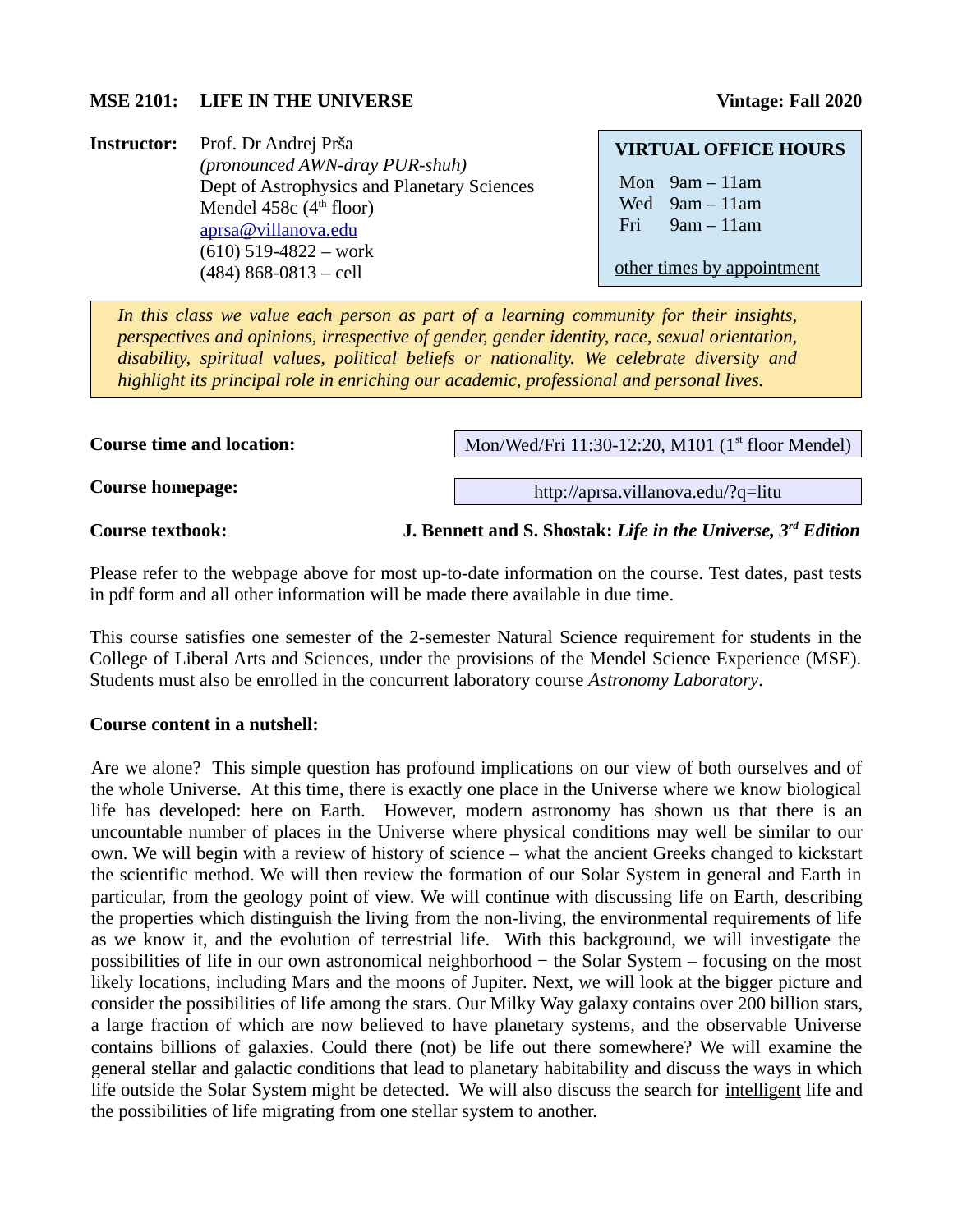## **Know your professor:**

Who am I and why I might be qualified to teach this course? I am a professor of Astrophysics, with  $\sim$ 20 years of professional experience teaching and doing research in the fields of computational astrophysics, stellar physics and exoplanetary astronomy. I am a member of the *Kepler* Science Working Group – a NASA mission dedicated to discovering planets around other stars. I am also involved in the Transiting Exoplanet Survey Satellite (*TESS*), galactic astrometry mission *Gaia*, and the Large Synoptic Survey Telescope (*LSST*). I hail from Slovenia, a small Alpine country in Europe. When teaching, I put foremost emphasis on critical thinking, causal deductive reasoning and scientific thought and illustrate the power of science across history, geology, biology, physics and astronomy.

# **Course work and grading:**

Your final grade will reflect the scores you earn on **quizzes**, **tests** and **the final**.

- Every week (Monday but that's up for discussion) there will be an in-class quiz. Every quiz has 10 questions, with additional two questions for extra credit. Each quiz question is worth 10 points, 100 points total  $+$  20 points for extra credit;
- there will be two 45-min essay-type tests during the semester. These tests will have 5 questions, with an additional question for extra credit. Each question is worth 100 points, 500 points total + 100 points for extra credit;
- at the end of the semester there will be a **cumulative** final. The final will have 5 questions, with an additional question for extra credit. Each question is worth 200 points, 1000 points total + 200 points for extra credit;
- occasionally there may be other opportunities given for extra credit, such as an in-depth presentation of research topics and homeworks. Please see me to find out more about these opportunities.

If you do the math, you'll see that quizzes carry 1/3 of the grade, tests carry 1/3 of the grade, and the final carries 1/3 of the grade. Grading will be done according to the following breakdown:

| $0 - 56%$ |    | 68-72% | $C$ - | 84-88%  | B    |
|-----------|----|--------|-------|---------|------|
| 56-60%    | D- | 72-76% |       | 88-92%  | $B+$ |
| 60-64%    | Ð  | 76-80% | $C+$  | 92-96%  | A-   |
| 64-68%    | D+ | 80-84% | В-    | 96-100% |      |

## **Attendance:**

Talking about attendance in the covid19-infested 2020 is a bit tricky. I will never insist on your presence in lecture, be it in person or remotely. There will be no attendance sheets and no penalties for missing the lecture. You never need to provide me with any evidence for missing any lectures. You are all adults and I will treat you as such. You take full responsibility for your actions.

That said… regular attendance is essential for uninterrupted understanding of course material. Since this course covers a significant amount of content in a not-so-significant amount of time, each missed class will hurt. Really hurt. The topics are not trivial and continuous work is required to remain on top of things.